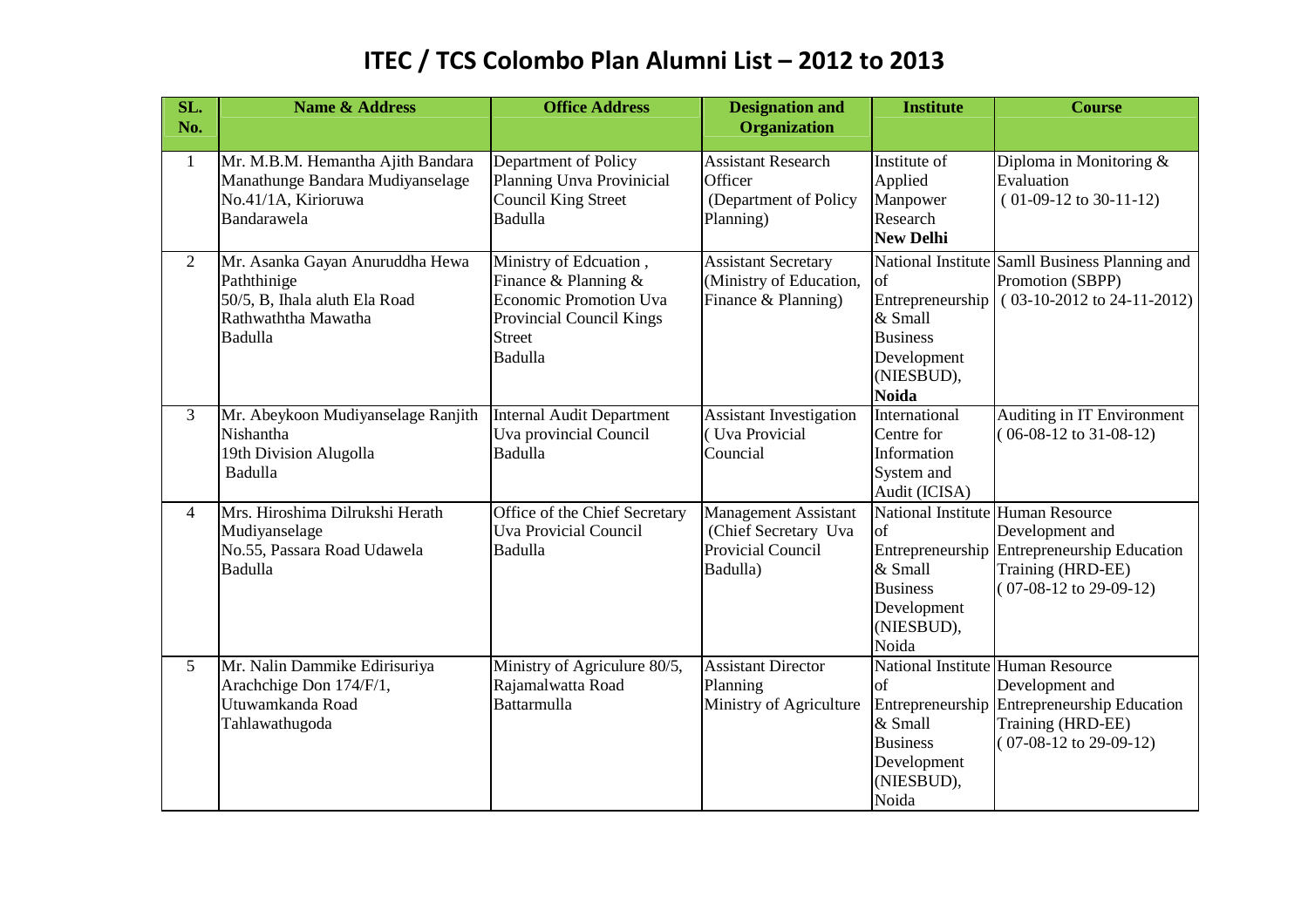| 6<br>$\overline{7}$ | Ms. B.M. Inoka Hemamali Basnayake<br>Basnayake Mudiyanselage<br>No.59, Dunkumber<br>Hatharaliyadda<br>Mr. Dilruk Jeewantha Wijekoon<br>Mudiyanselage No.85/12,<br>Tholagaswatta<br>Badulla | Ministry of Industries P.O.<br>Box 41, Getambe Peradeniya<br>Department of Policy<br>Planning Unva Provinicial<br><b>Council King Street Badulla</b> | Programme Assistant<br>(Ministry of Industries<br>Peradeniya)<br>Programme<br>Assistant(Department of Delhi<br>Policy Planning) | for Micro Small<br>& Medium<br>Enterprises,<br>Hyderabad<br>CMC Ltd New   | National Institute Communication Skills in<br>English and Promotion of<br>Micro, Small and Medium<br>Enterprises (EPMSMES)<br>$(06-08-12)$ to 26-10-12)<br>Certificate Course in<br><b>Advanced Software</b><br>Technology<br>$(06-08-2012)$ to 26-10-2012) |
|---------------------|--------------------------------------------------------------------------------------------------------------------------------------------------------------------------------------------|------------------------------------------------------------------------------------------------------------------------------------------------------|---------------------------------------------------------------------------------------------------------------------------------|---------------------------------------------------------------------------|-------------------------------------------------------------------------------------------------------------------------------------------------------------------------------------------------------------------------------------------------------------|
| 8                   | Mrs. Kulasekera Mudiyanselage<br>Nirosha Deepani Kulasekera<br>No.86, Springvally Road Kalugalpitiya<br>Badulla                                                                            | <b>Internal Audit Department</b><br>Uva provincial Council<br>Badulla                                                                                | <b>Audit Officer</b><br>(Internal Audit Officer<br>Badulla)                                                                     | International<br>Centre for<br>Information<br>System and<br>Audit (ICISA) | Financial and Regularity<br>Audit<br>$(11-02-2013$ to 08-03-2013)                                                                                                                                                                                           |
| 9                   | Mr. Nishantha Pushpakumara<br>Kandambige<br>No.03, Planning Branch Quarters<br>Rawaththawatta Mawatha<br>Badulla                                                                           | Ministry of Health Uva<br>Provincial R.H.<br>Gunawardena Mawatha<br>Badulla                                                                          | <b>Assistant Director</b><br>(Ministry of Health)                                                                               | of<br>& Small<br><b>Business</b><br>Development<br>(NIESBUD),<br>Noida    | National Institute Trainers Training on<br>Entrepreneurship and<br>Entrepreneurship Promotion of Income<br><b>Generation Activities</b><br>$(TT-EPIGA)$<br>$(03-12-12 \text{ to } 25-01-13)$                                                                |
| 10                  | Mr. Ajith Rupasinghe Basnayake<br>Mudiyanselage<br>Methsevana, Ambagahawatta<br>Kebillawela<br>North Bandarawela                                                                           | Office of the Chief Secretary<br>Uva Provicial Council Badulla Assistant (Training)                                                                  | Programme                                                                                                                       | for Micro Small<br>& Medium<br>Enterprises,<br>Hyderabad                  | National Institute Total Quality Manangement<br>& ISO 9001 :<br>2000/14001:2004/BS 7799 &<br>Six Sigma (TQM)<br>$(12-11-12 \text{ to } 04-01-13)$                                                                                                           |
| 11                  | Ms. W. M. Nilanthi Weerasekara<br>Mudiyanselage<br>No.B.33, Badulupitiya Road<br>Badulla                                                                                                   | Office of the Chief Secretary<br><b>Uva Provicial Council</b><br>Badulla                                                                             | <b>Management Assistant</b><br>(Chief Secretary Uva<br><b>Provicial Council</b><br>Badulla)                                     | <b>CMC</b> Ltd New<br>Delhi                                               | Certificate Course in English<br>Fluency<br>$(02-07-2012$ to 24-08-2012)                                                                                                                                                                                    |
| 12                  | Mr. R. M.A. R. K. Rathnayake<br>Rathnayake Mudiyanselage<br>No.7/11, Keppetipola Road Pingarawa<br>Badulla                                                                                 | Office of the Chief Secretary<br><b>Uva Provicial Council</b><br>Badulla                                                                             | <b>Management Assistant</b><br>(Chief Secretary Uva<br>Provicial Council<br>Badulla)                                            | <b>Institute of Mass</b><br>Communication<br>(IIMS) New<br>Delhi          | Diploma Course in<br>Development Journalism for<br>Non-aligned and other<br>Developing Countries<br>$(02-01-2012 \text{ to } 30-04-2013)$                                                                                                                   |
| 13                  | Mr. Aruna Bandara Atapattu<br>Mudiyanselage No.67/1,<br>Aludeniya<br>Kandy                                                                                                                 | Office of the Chief Secretary<br><b>Uva Provicial Council</b><br>Badulla                                                                             | <b>Assistant Secretary</b><br>(Uva provicial Council)                                                                           | for<br>$&$ Small<br><b>Business</b>                                       | National Institute Innovative Leadership for<br>Organization Growth and<br>Entrepreneurship Excellence (ILOGE)<br>$(28-01-2013$ to 23-03-2013)                                                                                                              |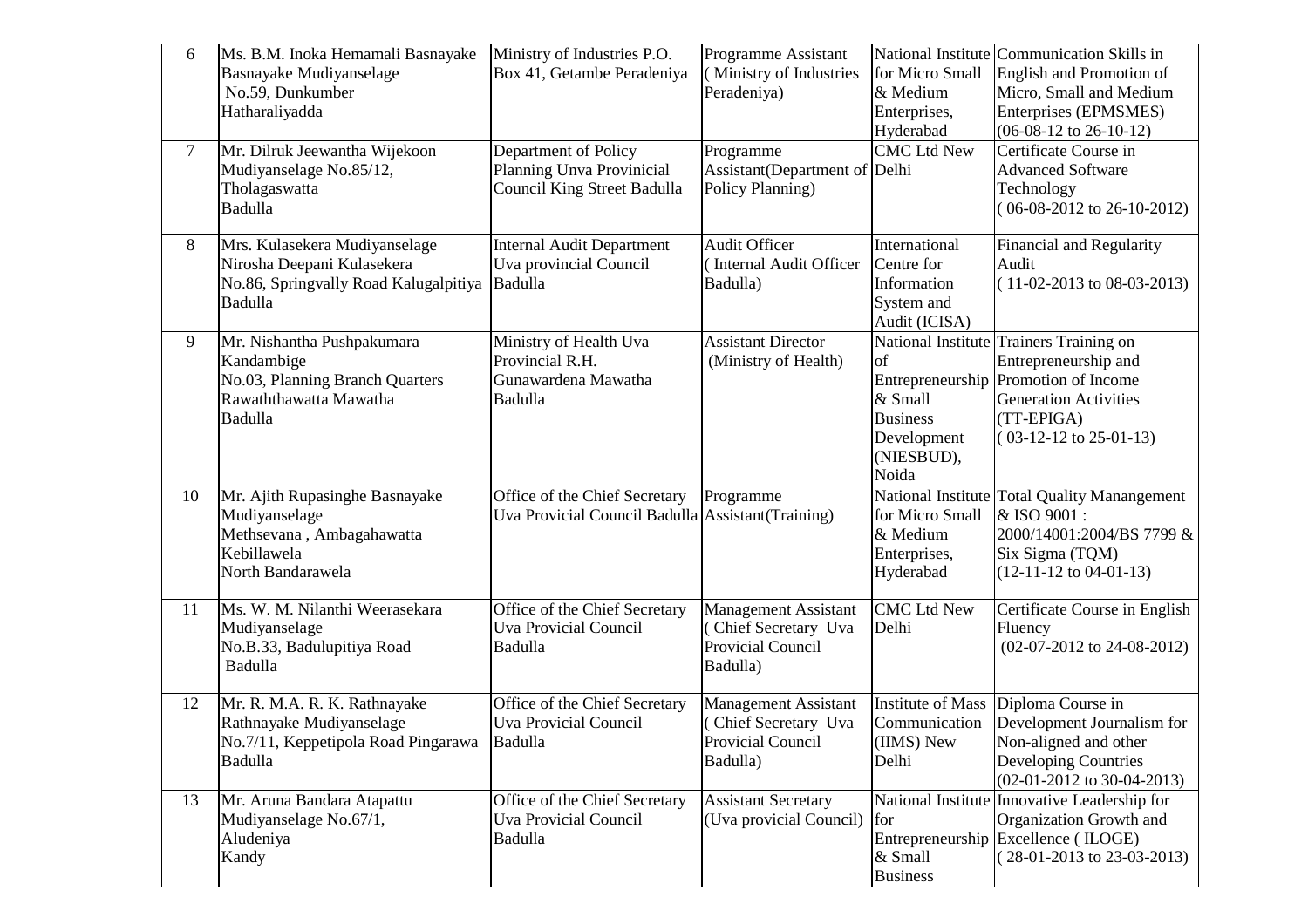|    |                                                                                                                                 |                                                                                                                                  |                                                                                                 | Development<br>(NIESBUD),<br>Noida                                                 |                                                                                                                                                          |
|----|---------------------------------------------------------------------------------------------------------------------------------|----------------------------------------------------------------------------------------------------------------------------------|-------------------------------------------------------------------------------------------------|------------------------------------------------------------------------------------|----------------------------------------------------------------------------------------------------------------------------------------------------------|
| 14 | Mr. Chaminda Jayasekara<br>'Danasiri",<br>Seelathanna<br>Haldummulla                                                            | Office of the Chief Secretary<br><b>Uva Provicial Council</b><br>Badulla                                                         | Development Assistant (<br>Officer of the Chief<br>Secretary<br><b>Uva Provincial Council</b>   | of Training for<br>Standardization<br>(Bureau of<br>Indian<br>Standards),<br>Noida | National Institute International Training<br>Programme on<br>Standardization and Quality<br>assurance<br>$(18-03-2013 \text{ to } 10-05-2013)$           |
| 15 | Mr. Anurasiri Rathnayake<br>Mudiyanselage<br>3/O, Rathwaththa Mawatha<br>Badulla                                                | Office of the Chief Secretary<br><b>Uva Provicial Council</b><br>Badulla                                                         | <b>Assistant Secretary</b><br>Uva privicial Council                                             | for Micro Small<br>& Medium<br>Enterprises,<br>Hyderabad                           | National Institute Training Methods and Skills<br>for Managers(TMSM)<br>$(12-11-12 \text{ to } 04-01-13)$                                                |
| 16 | Ms. Pavithra Thilangani Maduwanthi<br>Ranasingha Rathnayaka<br>Mudiyanselage<br>11/67, Singhapura<br>Boghamadiththa<br>Hali Ela | Ministry of Health Uva<br>Provincial R.H. Gunawardena<br>Mawatha Badulla                                                         | Programme Assistant<br>Ministry of Health<br>Badulla                                            | $\sigma$ f<br>& Small<br><b>Business</b><br>Development<br>(NIESBUD),<br>Noida     | National Institute Women and Enterprise<br>Development (WED): A<br>Entrepreneurship Trainers/Promoters<br>Programme<br>$(03-12-12 \text{ to } 25-01-13)$ |
| 17 | Mr. Sashanka Upayantha Samarakoon<br>Mudiyanselage<br>1/26, Hanwella<br>Badulla                                                 | Provincial Directorate of<br><b>Health Services</b><br>Badulla                                                                   | <b>Branch Managemer</b><br><b>Provincial Directorate</b><br>of Health Services                  | International<br>Statistical<br>Kolkata                                            | <b>ISEC Regular Course - 66th</b><br>Term<br>Education Centre (01-06-2012 to 31-03-2013)                                                                 |
| 18 | S.W. Layarathna Singgappuli<br>Wathukarage<br>No.182/04, Keppetipola Road<br>Badulla                                            | Ministry of Education,<br>Finance & Planning<br>Uva Provincial Council King's Ministry of Education,<br><b>Street</b><br>Badulla | Assistant<br>Director(Planning)<br>Finance)                                                     | for Micro Small<br>& Medium<br>Enterprises,<br>Hyderabad                           | National Institute Capacity Building for<br>providing Alternative<br>Livelihood Opportunities for<br>Poor (CBALO)<br>$(03-09-2012$ to 26-10-2012)        |
| 19 | Mr. Mariyapillai Sundareswaran<br>No.25, Ekanayake Mawatha<br>Hali Ela                                                          | Office of the Chief Secretary<br><b>Uva Provicial Council</b><br>Badulla                                                         | Development Assistant<br>(Officer of the Chief<br>Secretary<br>Uva Provincial Council) Research | Institute of<br>Applied<br>Manpower<br>New Delhi                                   | Master's Degree in Human<br>Resource Planning and<br>Development<br>$(01-02-13$ to 31-01-14)                                                             |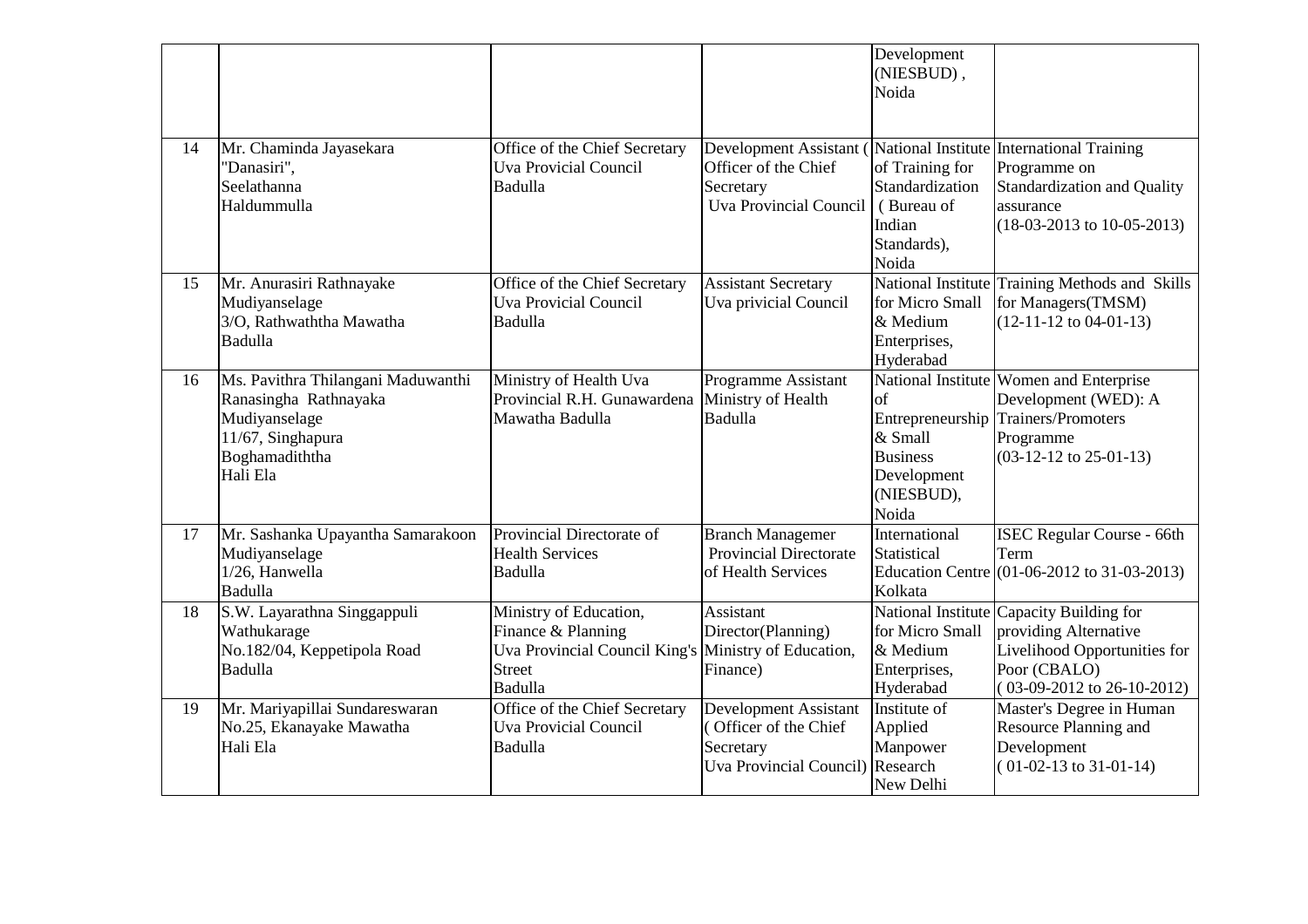| 20<br>21 | Mr. Mohan Thangavel<br>No.320/33, 3rd Mile Post<br>Passara Road<br>Badulla<br>Mr. Ruwanpathirathnage Amila<br>Samantha Bandara Nawarathna<br>Nawaruwan Sirimalwaththa<br>Gunnepana<br>Kandy | Office of the Chief Secretary<br><b>Uva Provicial Council</b><br>Badulla<br>Department of Rural<br>Development Central Province <sup>[</sup> (Department of Rural<br>P.O.Box 211,<br>No.05, Rajapihilla Mawatha<br>Kandy | <b>Management Assistant</b><br>Chief Secretary Uva<br>Provicial Council<br>Badulla)<br><b>Provicial Director</b><br>Development) | of Training for<br><b>Bureau of Indian</b><br>Standards),<br>Noida<br><b>National Insitute</b><br>of Rural<br>Development<br>Hyderabad | National Institute International Training<br>Programme on Management<br>Standardization ( (ISO 9001, ISO 14001, ISO<br>22000, ISO 27000,<br>ISO17025, OHSAS 18001,<br>$etc.$ )<br>Management of Rural<br><b>Insfrastructure Projects</b><br>Drinking Water & Sanitation<br>$(03-07-2012 \text{ to } 30-07-2012)$ |
|----------|---------------------------------------------------------------------------------------------------------------------------------------------------------------------------------------------|--------------------------------------------------------------------------------------------------------------------------------------------------------------------------------------------------------------------------|----------------------------------------------------------------------------------------------------------------------------------|----------------------------------------------------------------------------------------------------------------------------------------|------------------------------------------------------------------------------------------------------------------------------------------------------------------------------------------------------------------------------------------------------------------------------------------------------------------|
| 22       | Mr. Charitha Nayanajith Puncinilame<br>Maha Baththanaralalage                                                                                                                               | Chief Ministry Sabaragamuwa Computer Data Entry<br>Ratnapura<br>Tel; 045-2235252                                                                                                                                         | Operator                                                                                                                         | Aptech Ltd New<br>Delhi                                                                                                                | Advanced Certificate in Web<br>Design & Development<br>$(30-03-2013$ to $05-07-2013)$                                                                                                                                                                                                                            |
| 23       | Mr. U. B. Janaka Priyantha Wijelal<br>Udaha Badalge<br>No.308, Kiridigala<br>Balangoda                                                                                                      | Chief Ministry Sabaragamuwa Planning & Finance<br>Provicial Council New Town Assistant (Chief<br>Ratnapura                                                                                                               | Ministry Ratnapura)                                                                                                              | Aptech Ltd New<br>Delhi                                                                                                                | Certificate of Proficiency in<br><b>English Communication</b><br>$(05-11-2012$ to 30-12-2012)                                                                                                                                                                                                                    |
| 24       | Mr. D.H.Priyantha Kumara<br>Devalegama Haththellage<br>No.2/339, Samagimawatha<br>Balangoda                                                                                                 | Deputy Chief Scertary (AdM) Programming Assistant<br>Sabaragamuwa Provincial<br>Council New Twon,<br>Ratnapura                                                                                                           | (Deputy Chief<br>Secretary(Adm)                                                                                                  | <b>Aptech Ltd New</b><br>Delhi                                                                                                         | Certificate of Proficency in<br>English & IT Skills<br>$(03-01-2013$ to 13-03-2013)                                                                                                                                                                                                                              |
| 25       | Mrs. P.R.Malkanthi Thilakarathna<br>"Indura", Pathagama,<br>Kuruwita                                                                                                                        | Deputy Chief Scertary (AdM) Programming Assistant<br>Sabaragamuwa Provincial<br>Council New Twon,<br>Ratnapura                                                                                                           | (Deputy Chief<br>Secretary(Adm)                                                                                                  | V.V.Giri<br>National Labour<br>Institute Noida                                                                                         | <b>International Training</b><br>Programme on Skill<br>Development and<br><b>Employment Generation</b><br>$(07-01-2013$ to 25-01-2013)                                                                                                                                                                           |
| 26       | Mr. Manikku Acharige Chaminda<br>Kusumsiri<br>No.352/A, Maddegame, Ampitiya                                                                                                                 | Ministry of Agriculture<br>No.1060 Gatambe<br>Peradeniya                                                                                                                                                                 | Programme Assistant<br>(Ministry of<br>Agriculture)                                                                              | Aptech Ltd New<br>Delhi                                                                                                                | Certificate of Proficiency in<br>Graphic & Web Desighning<br>$(03-01-2013$ to 27-03-2013)                                                                                                                                                                                                                        |
| 27       | Mr. Murugiah Ganeshan<br>42, Janapatha<br>Norwood                                                                                                                                           | CP/H2/1Puliyawatta Tamil<br>Maha Vidyalayam<br>Dickoya                                                                                                                                                                   | Principal<br>(Miniistry of<br>Educationa)                                                                                        | National<br>University of<br>Education<br>Planning $&$<br>Administration<br>New Delhi                                                  | International Diploma in<br><b>Educational Planning</b><br>Administration(IDEPA-<br>XXIX)<br>$(01-02-2013)$ to 30-04-2013)                                                                                                                                                                                       |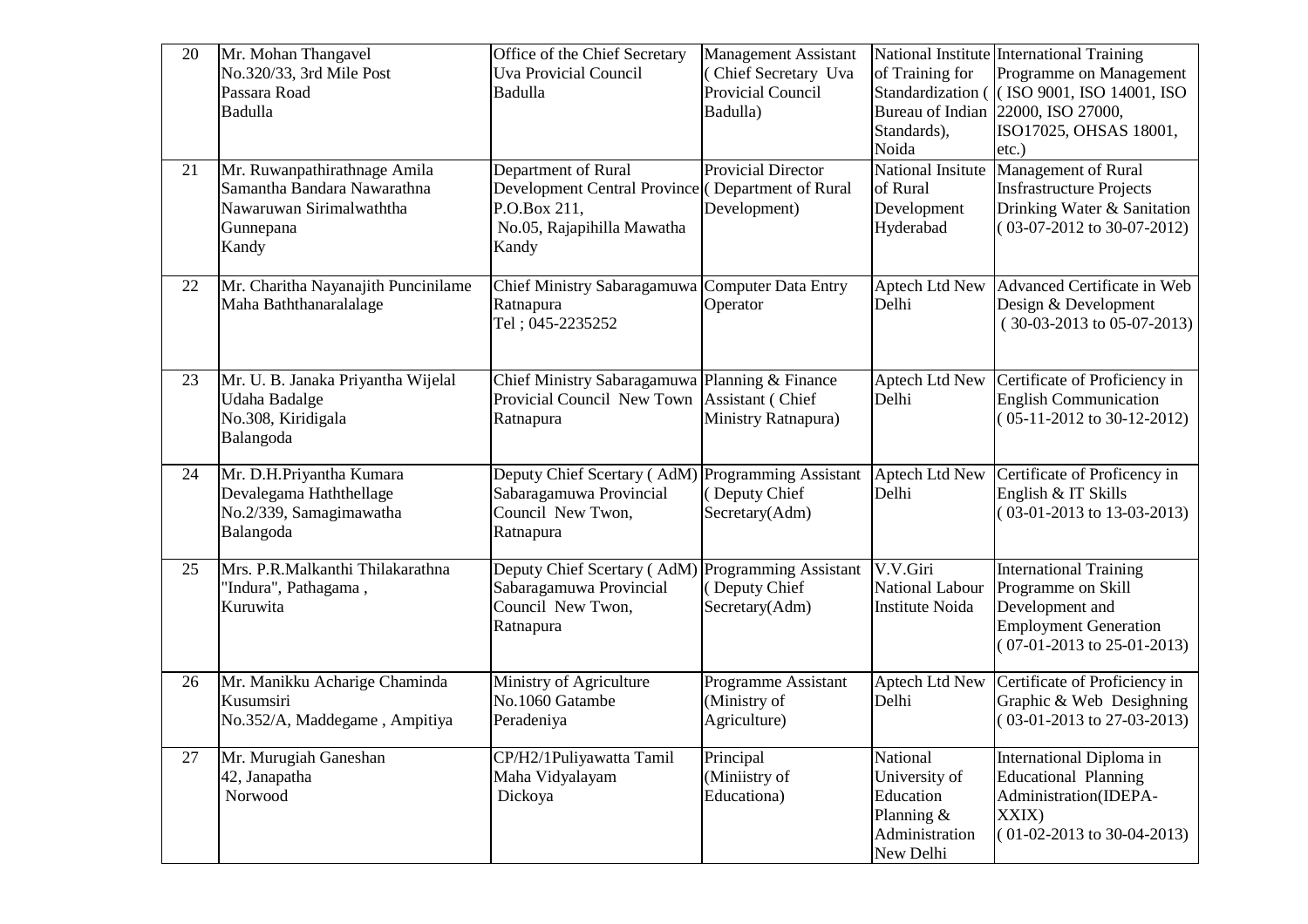| 28 | Mr. Thangavelu Sathananthan<br>Top Division Hope Estate<br>Hewaheta                                               | K.Thiruvalluvar Vidyalaya<br>Galaha                                                                   | Teacher (Department of Aptech Ltd New<br>Education)                                                                   | Delhi                                                             | Certificate of Proficiency in<br>English & IT Skills<br>$(22-10-2012$ to 30-12-2012)                                                                                          |
|----|-------------------------------------------------------------------------------------------------------------------|-------------------------------------------------------------------------------------------------------|-----------------------------------------------------------------------------------------------------------------------|-------------------------------------------------------------------|-------------------------------------------------------------------------------------------------------------------------------------------------------------------------------|
| 29 | Mr.Ruwan Prabash Aruggoda Gamage<br>Horepola Godakawela                                                           | Office of Deputy Chief<br>Secretary Sabaragamuwa<br>Provincial Council Ratnapura                      | Programme Assistant<br>(Office of Deputy Chief Delhi<br>Secretary<br>Sabaragamuwa<br>Provincial Council<br>Ratnapura) | Aptech Ltd New                                                    | Certificate of Proficiency in<br>English & IT Skills<br>$(22-10-2012$ to 30-12-2012)                                                                                          |
| 30 | Mr. Muthiah Vadivel<br>No.28, 5th Lane Mahakumbara<br>Nawalapitiya                                                | K/Westhall Tamil Maha<br>Vidyala Kataboola                                                            | Principal (Education<br>Department)                                                                                   | of Technical<br>Teachers<br>Training and<br>Research              | National Institute Advanced Certificate Course<br>on Sustainable Development<br>and Environmental<br>Management<br>$(04-10-2012 \text{ to } 29-11-2012)$                      |
| 31 | Ms. Poovalingam Ahilla<br>No.262, Harmany Village<br>Paradeka                                                     | K/Nayapane Tamil<br>Vidyalayam Pussellawa                                                             | Teacher (Department of CMC Ltd New<br>Education)                                                                      | Delhi                                                             | Certificate Course in<br><b>Advanced Software</b><br>Technology<br>$(29-10-2012 \text{ to } 18-01-2013)$                                                                      |
| 32 | Ms. Thanuja Pathmanathan<br>3/4, 4th Lane Soyzakelle<br>Nawalapitiya                                              | CP/K/Greenwood Tamil<br>Vidyalam Nawalapitiya Tel:<br>0770603084                                      | Teacher (Department of English and<br>Education)                                                                      | Foreign<br>Languages<br>University<br>Hyderabad                   | Progress to Proficiency -<br><b>Basic</b><br>$(10-01-2013$ to 03-04-2013)                                                                                                     |
| 33 | Mr. Ariyaratne Mapalana Gamage<br>Koskolawatta Malwala<br>Rathnapura                                              | Ministry of Health<br>Sabaragamuwa Provinical<br>Council New Town Ratnapura<br>Tel: 045-2222542       | Programme Officer (<br>Ministry of Health)                                                                            | Centre for<br>Development of<br>Advanced<br>Computing<br>(Noida)  | Specialiazed Programme on<br><b>Application Development</b><br>using GIS & Remote Sensing<br>$(04-02-2013$ to 26-04-2013)                                                     |
| 34 | Ms. Maheshika Dilhani Harischandra<br>Weerawardhanage<br>Harischandra Stores Ellegedara<br>Hidellana<br>Ratnapura | Chief Minisry Sabaragamuwa<br>Provincial Council New Town Chief Minisry<br>Ratnapura Tel: 045-2232252 | Management Assistant (<br>Sabaragamuwa<br>Provincial Council)                                                         | Centre for<br>Development of<br>Advanced<br>Computing<br>(Mohali) | Advanced Course in<br>Multimedia & Web Design<br>Technology<br>$(05-11-2012$ to 25-01-2013)                                                                                   |
| 35 | Mr. Parameswaran Nalliah<br>No/12/7, Vidyalaya Road<br>Maskeliya                                                  | CP/H2/Gangewatte Tamil<br>Vidyalayam Maskeliya<br>Tel; 052-35333936                                   | Deputy Pricipal (Zonal<br>Education officer<br>Hatton)                                                                | of Technical<br>Teachers<br>Training and<br>Research<br>Chennai   | National Institute Advanced Certificate Course<br>on Developing Technical<br>Education to meet the<br>Millennium Development<br>Goal<br>$(04-10-2012 \text{ to } 26-11-2012)$ |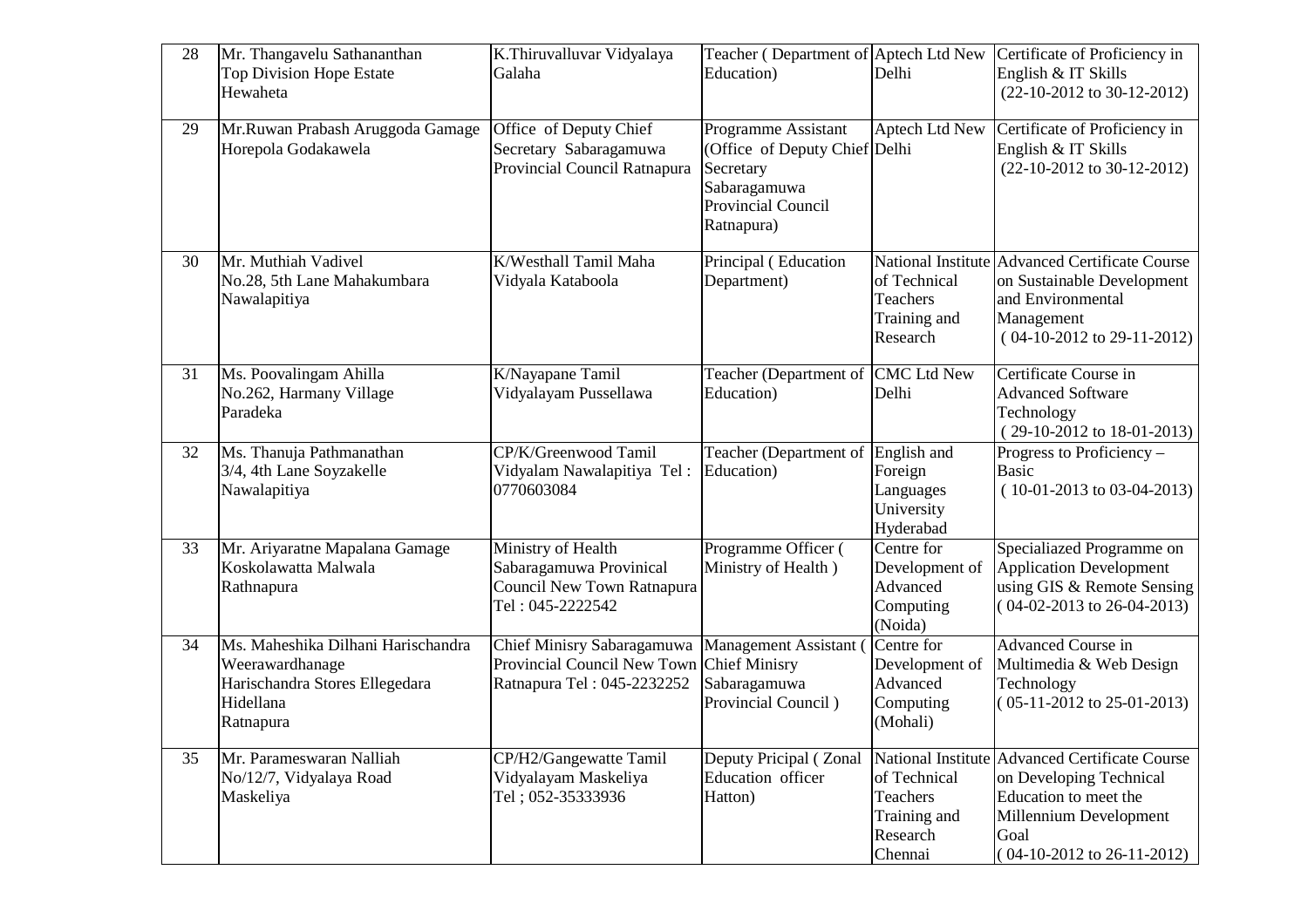| 36 | Ms. Balapuwaduge Niroshine Medis<br>Vererinary Surgeon's Quarters<br>Lunugala                                    | Government Veterinary Office Veterinary Suregeon<br>Tel: 055-3567810                                                           |                              | <b>Central Poultry</b><br>Development<br>Organization and<br><b>Traing Institute</b><br>(CPDOTI),<br>Heessarghatta,<br>Bangalore | <b>Feed Analytical Techniques</b><br>$(04-02-2013$ to 15-03-2013)                                                                                           |
|----|------------------------------------------------------------------------------------------------------------------|--------------------------------------------------------------------------------------------------------------------------------|------------------------------|----------------------------------------------------------------------------------------------------------------------------------|-------------------------------------------------------------------------------------------------------------------------------------------------------------|
| 37 | Ms. Pamodya Madushi Dissanayake<br>Mudiyanselage<br>No.07, Sri Saranandha Mawatha<br>Badulla                     | Department of Policy<br>Planning Uva Provincial<br>Council King's Street Badulla<br>Tel: 055-2223016/22237719                  | Programme Assistant          | <b>Fluid Control</b><br>Research<br>Institute<br>(FCRI)Palakkad                                                                  | Comprehensive Project<br>Management<br>$(20-11-12 \text{ to } 05-12-2012)$                                                                                  |
| 38 | Mr. Amith Sanjeewa Koskandawala<br>Arachchilage Uduthure<br>Helakadurugamuwa<br>Diyatalawa                       | Health Ministry No.301, R.H.<br>Gunawardana Mawatha<br>Badulla<br>Tel: 055-2231917 Mobile:<br>071-6885471                      | Accountant                   | of Financial<br>Management<br>(NIFM)<br>faridabad                                                                                | National Insitute International Training<br>Programme on "Accounting<br>& Financial Management in<br>Govt.Sector"<br>$(04/02/12$ to $22/02/13)$             |
| 39 | Ms. Trimsy Terrance Palligoda<br>Withanage 27/17B, Kadjuwatta<br>Hindagoda<br>Badulla                            | Ministry of Health No.301.<br>R.H. Gunewardena Mawatha<br>Badulla<br>Tel: 055-2222803/2224325                                  | Programme Assistant          | of Technical<br>Teachers<br>Training and<br>Research<br>(NITTTR),<br>Chennai                                                     | National Institute Advanced Certificate Course<br>on Women Empowerment<br>through Technical and<br><b>Vocational Educations</b><br>$(04/02/13$ to 29/03/13) |
| 40 | Mr. A.S.Dissanayake Siriwardhana<br>Dissanayake                                                                  | Department of Policy<br>Planning Uva Provincial<br><b>Council King's Street</b><br><b>Badulla</b><br>Tel: 055-2223016/22237719 | Programme Assistant          | National Institute<br>of Technical<br>Teachers<br>Training and<br>Research<br>(NITTTR),<br>Bhapal                                | Planning, Organization,<br>Implementing and<br><b>Evaluvaing Projects</b><br>(04-03-2013 to 15/03/2013)                                                     |
| 41 | Mr. Weerasinghe Mudiyanselage<br>Chaminda Sampath<br>No.18, Pahansilugama,<br>Kandana, Spring-Valley,<br>Badulla | Council Secretariat, Uva<br>Provicial Council Badulla Tel<br>0552231431                                                        | <b>Manangement Assistant</b> | Shirram Institute<br>of Business and<br>Information<br>Technology<br>$(SIBIT)$ ,<br>Bangalore                                    | <b>Advanced Certificate Course</b><br>in Human Resource Planning<br>& Development & IT Skills<br>$(29/10/12$ to $05/01/13)$                                 |
| 42 | Mr. Nilan Tharanga Karunarathna<br>Walivita Rudrigu Nilani, warella<br>Patana Hela Kadurugamuwa<br>Diyatalawa    | Ministry of Roads, Uva<br>provinicla Council Badulla<br>Tel: 055-2222337                                                       | <b>Supply Assistant</b>      | Shirram Institute<br>of Business and<br>Information<br>Technology<br>(SIBIT),<br>Bangalore                                       | <b>Advanced Certificate Course</b><br>in Foreign Trade,<br>International Business &<br><b>Office Productivity</b><br>$(14/01/13$ to 23/03/13)               |